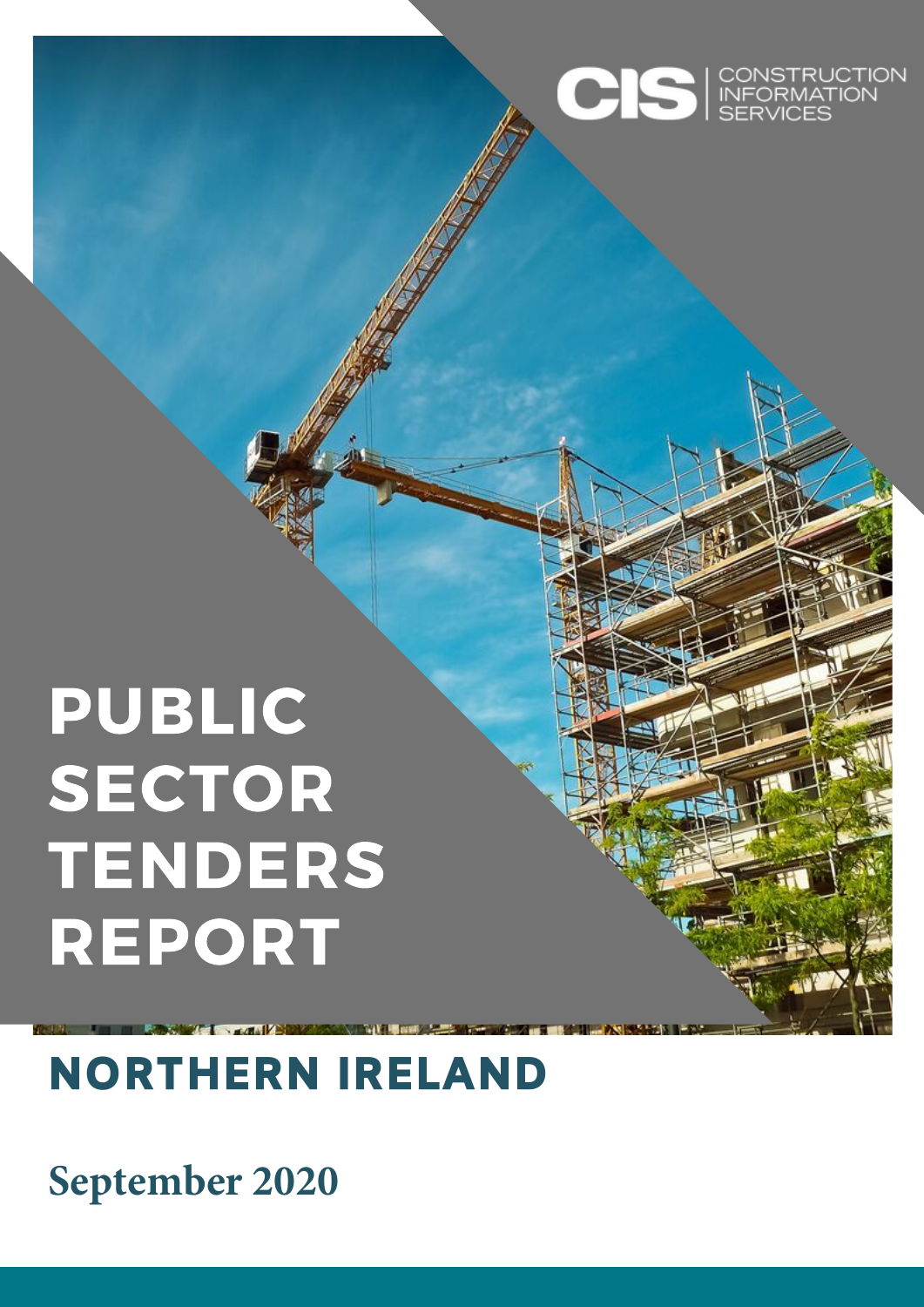

Public Sector Tenders September 2020

### Northern Ireland

|                 | <b>Click to Request Details</b>                                                     |            | <b>Closing Date</b> |
|-----------------|-------------------------------------------------------------------------------------|------------|---------------------|
| 1120919         | Fire Risk Assessments & Reviews                                                     | Co. Antrim | Closed              |
| 1124621         | Integrated Consultant Team for Refurbishment of Healthy Living Centre               | Co. Antrim | Fri 16 Oct          |
| 1117663         | £7.1m - Fixed Electrical Inspections and Testing                                    | Co. Antrim | Mon 19 Oct          |
| 1122620         | £350k - Inspection & Maintenance of Underground Infrastructure 2020                 | Co. Antrim |                     |
| 1122621         | £90k - Supply & Delivery of Pedestrian Restraint System (Guardrail) Spare<br>Parts  | Co. Antrim |                     |
| 1122622         | £2.6m - Supply of ITS and Traffic Control Equipment                                 | Co. Antrim |                     |
| 961856          | £1.3m - 9 Apartments                                                                | Co. Antrim | Fri 09 Oct          |
| 1123662         | £30k - Professional Services for House Rehab Works                                  | Co. Antrim | Fri 09 Oct          |
| 1121370         | £1.5m - Social Housing Scheme Completion                                            | Co. Antrim | Closed              |
| 1123539         | £40k - Professional Services for Demoiliton Works                                   | Co. Antrim | Fri 09 Oct          |
| 1056998         | £21.5m - Film Studio Complex, Phase 2                                               | Co. Antrim | Closed              |
| 1122150         | £371k - Change of Use to Boxing Club & Gym                                          | Co. Antrim | Fri 16 Oct          |
| 1123971         | £1.3m - Community Development                                                       | Co. Antrim | Mon 05 Oct          |
| 1121549         | Integrated Consultant Team for Park Redevelopment                                   | Co. Antrim | Fri 02 Oct          |
| 1121550         | Integrated Consultant Team for Family Centre                                        | Co. Antrim | Fri 02 Oct          |
| 1124616         | Integrated Consultant Team for Community Centre                                     | Co. Antrim | Fri 16 Oct          |
| 1125449         | Cyclical Decoration Works 2020/2021                                                 | Co. Antrim | Mon 19 Oct          |
| 1122125         | £325k - New Primary School, Integrated Consultant Team                              | Co. Antrim | Tue 13 Oct          |
| 1123970         | £75k - Professional Services for Repair/Replacement of Roofs                        | Co. Antrim | Mon 12 Oct          |
| 1121973         | <b>Electrical Works Contractors</b>                                                 | Co. Antrim | Fri 31 Jan          |
| 1040854         | £1m - Design, Supply and Installation of Outdoor Playground Equipment               | Co. Antrim | Tue 31 Dec          |
| 1124406         | £305k - Upgrade of Hockey Pitch                                                     | Co. Antrim | Wed 14 Oct          |
| 1121545         | £6m - Belfast Land Design & Build Sept 2020                                         | Co. Antrim | Fri 23 Oct          |
| 1121392         | Civil Engineering Works - Dynamic Shortlisting System                               | Co. Antrim | Tue 31 Dec          |
| <u> 1124139</u> | £7.1m - Electrical Testing and Inspections Contract 2020                            | Co. Antrim | Mon 19 Oct          |
| 1122116         | £325k - New Primary School, Integrated Consultant Team                              | Co. Antrim | Tue 13 Oct          |
| 1123533         | <b>Consultancy Services for Visitor Experience</b>                                  | Co. Antrim | Fri 16 Oct          |
| 1122187         | £325k - New Primary School, Integrated Consultant Team                              | Co. Antrim | Tue 13 Oct          |
| 1118091         | Design Team for New Cemetery                                                        | Co. Antrim | Closed              |
| 1121671         | £768k - Environmental Remediation Services                                          | Co. Antrim | Wed 14 Oct          |
| 1123089         | £1.5m - Electrical Materials for Building Services                                  | Co. Antrim | Fri 02 Oct          |
| 1118232         | <b>Substation Steel Structures</b>                                                  | Co. Antrim | Mon 12 Oct          |
| 1123536         | £220k - Removal of Peace Wall                                                       | Co. Antrim | Fri 09 Oct          |
| 1121992         | <b>Mechanical Works Contractors</b>                                                 | Co. Antrim | Tue 31 Dec          |
| 1121179         | £320k - Framework for the Supply Installation of Electrical Aids and<br>Adaptations | Co. Antrim | Closed              |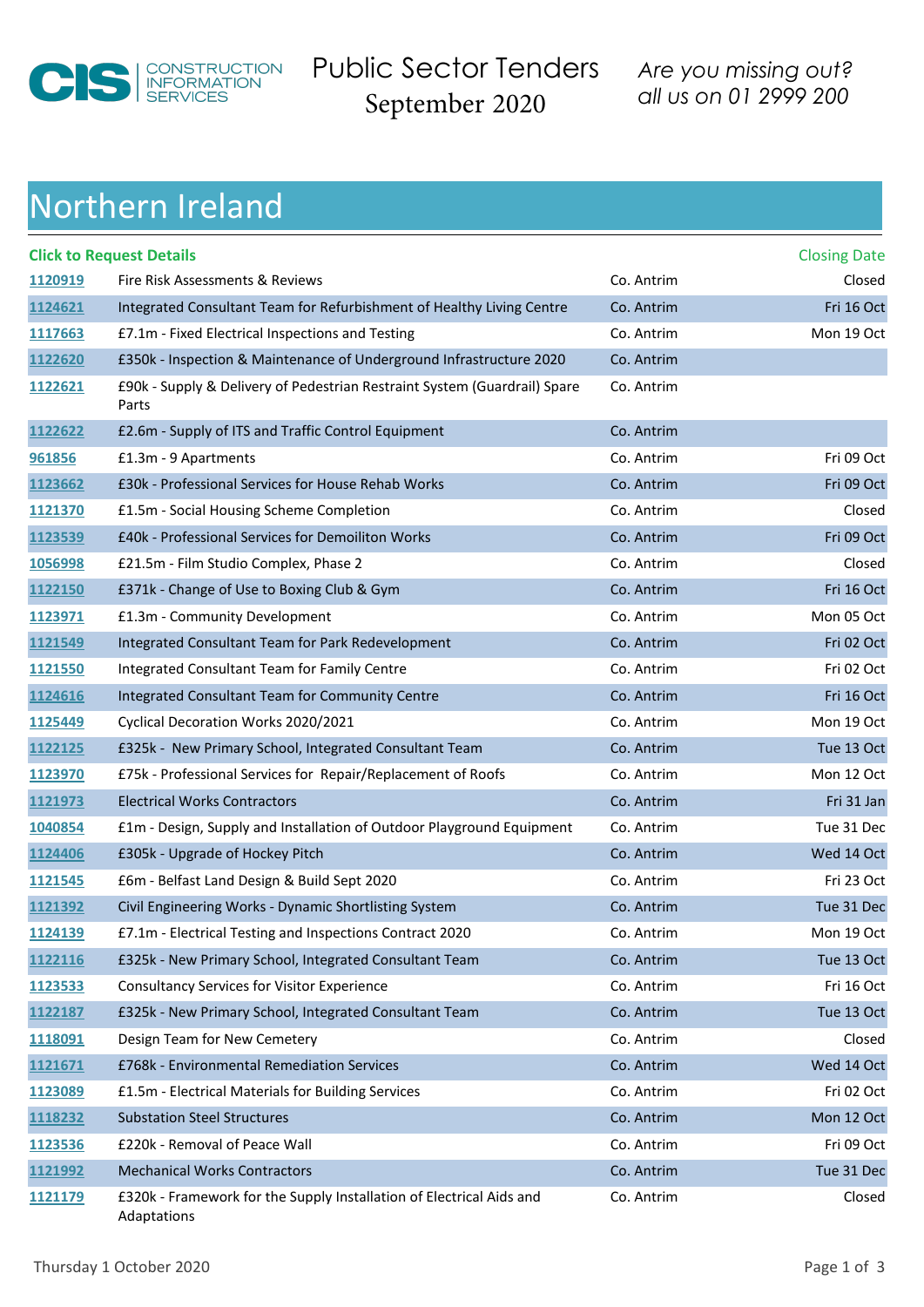## Northern Ireland

|                | <b>Click to Request Details</b>                                                   |               | <b>Closing Date</b> |
|----------------|-----------------------------------------------------------------------------------|---------------|---------------------|
| 1123074        | £991k - Relocation of GP Surgery                                                  | Co. Antrim    | Closed              |
| 1125308        | <b>Asbestos Analyst Services</b>                                                  | Co. Antrim    | Tue 13 Oct          |
| 1120787        | Service and Maintenance of Thermostatic Mixing Valves                             | Co. Antrim    | Closed              |
| 1121841        | Major Project Partnering Framework Strategy, Meet the Supplier Event              | Co. Antrim    | Closed              |
| 985327         | £865k - Fire Station Extension                                                    | Co. Antrim    | Closed              |
| 1122521        | £95k - Repairs to Boundary Wall                                                   | Co. Antrim    | Closed              |
| 1121993        | £2.9m - East Belfast Flood Alleviation                                            | Co. Antrim    | Closed              |
| 1121977        | £150k - BMS System Upgrade                                                        | Co. Antrim    | Closed              |
| 1120976        | £850k - Works Associated With Installation Of CT Scanner                          | Co. Antrim    | Closed              |
| 1100386        | £2.8m - Integrated Consultancy Team Framework                                     | Co. Antrim    | Thu 08 Oct          |
| 1123088        | Provision of Civil and Electrical Infrastructure                                  | Co. Antrim    | Mon 12 Oct          |
| 985327         | £865k - Fire Station Extension                                                    | Co. Antrim    | Closed              |
| 1121560        | £12.5m - Land, Design and Build Framework                                         | Co. Antrim    | Fri 09 Oct          |
| 1122522        | £140k - Employers Agent for Competitive Land, Design and Build Projects           | Co. Antrim    | Closed              |
| 1054666        | £5.5m - New 14-Classroom Primary School                                           | Co. Armagh    | Closed              |
| 1054666        | £5.5m - New 14-Classroom Primary School                                           | Co. Armagh    | Closed              |
| 1122184        | £325k - New Primary School, Integrated Consultant Team                            | Co. Armagh    | Tue 13 Oct          |
| 1054666        | £5.5m - New 14-Classroom Primary School                                           | Co. Armagh    | Closed              |
| <u>1125159</u> | £500k - Electrical Infrastructure Resilience Works                                | Co. Armagh    | Mon 12 Oct          |
| 1121995        | <b>Community Park, Consultants</b>                                                | Co. Derry     | Fri 09 Oct          |
| 1121996        | Chimney and Flue Installation                                                     | Co. Derry     | Fri 09 Oct          |
| 1122520        | £4.2m - Hospital Refurbishment                                                    | Co. Derry     | Closed              |
| 1124143        | £850k - Enabling Works to Listed Building                                         | Co. Derry     | Tue 06 Oct          |
| 1124576        | £120k - Enabling Works at Hospital                                                | Co. Derry     | Thu 08 Oct          |
| 1121994        | New Cultural Hub                                                                  | Co. Derry     | Fri 09 Oct          |
| 1122121        | £325k - New Primary School, Integrated Consultant Team                            | Co. Down      | Tue 13 Oct          |
| 1029268        | £211k - Commercial Development                                                    | Co. Down      | Closed              |
| 1063884        | £17.5m - New School Building                                                      | Co. Down      | Closed              |
| 1121844        | £60k - External Redecoration and Repair                                           | Co. Down      | Closed              |
| 1122901        | £400k - Boiler Decentralisation                                                   | Co. Down      | Closed              |
| 1122120        | £325k - New Primary School, Integrated Consultant Team                            | Co. Down      | Tue 13 Oct          |
| 1071167        | £1.2m - 9 Apartments & 1 House                                                    | Co. Down      | Closed              |
| 1122181        | £325k - New Primary School, Integrated Consultant Team                            | Co. Down      | Tue 13 Oct          |
| 1124789        | Landscape Architect                                                               | Co. Down      | Fri 09 Oct          |
| 1122193        | £325k - New Primary School, Integrated Consultant Team                            | Co. Down      | Tue 13 Oct          |
| 1121049        | Repairs to Synthetic Pitch                                                        | Co. Down      | Closed              |
| 1121148        | Annual Servicing and Maintenance of Portable and Fixed Fire Fighting<br>Equipment | Co. Down      | Closed              |
| <u>1124799</u> | <b>Sports Track Provision</b>                                                     | Co. Fermanagh | Thu 15 Oct          |
| 1124800        | £720k - Integrated Consultant Team for New Primary and Nursery School             | Co. Fermanagh | Wed 04 Nov          |
| 1104674        | £130k - New External Toilet Block                                                 | Co. Fermanagh | Closed              |
| 1123531        | £200k - Supply of Associated Quarry Products and Bitmac Surfacing Works           | Co. Tyrone    | Fri 02 Oct          |